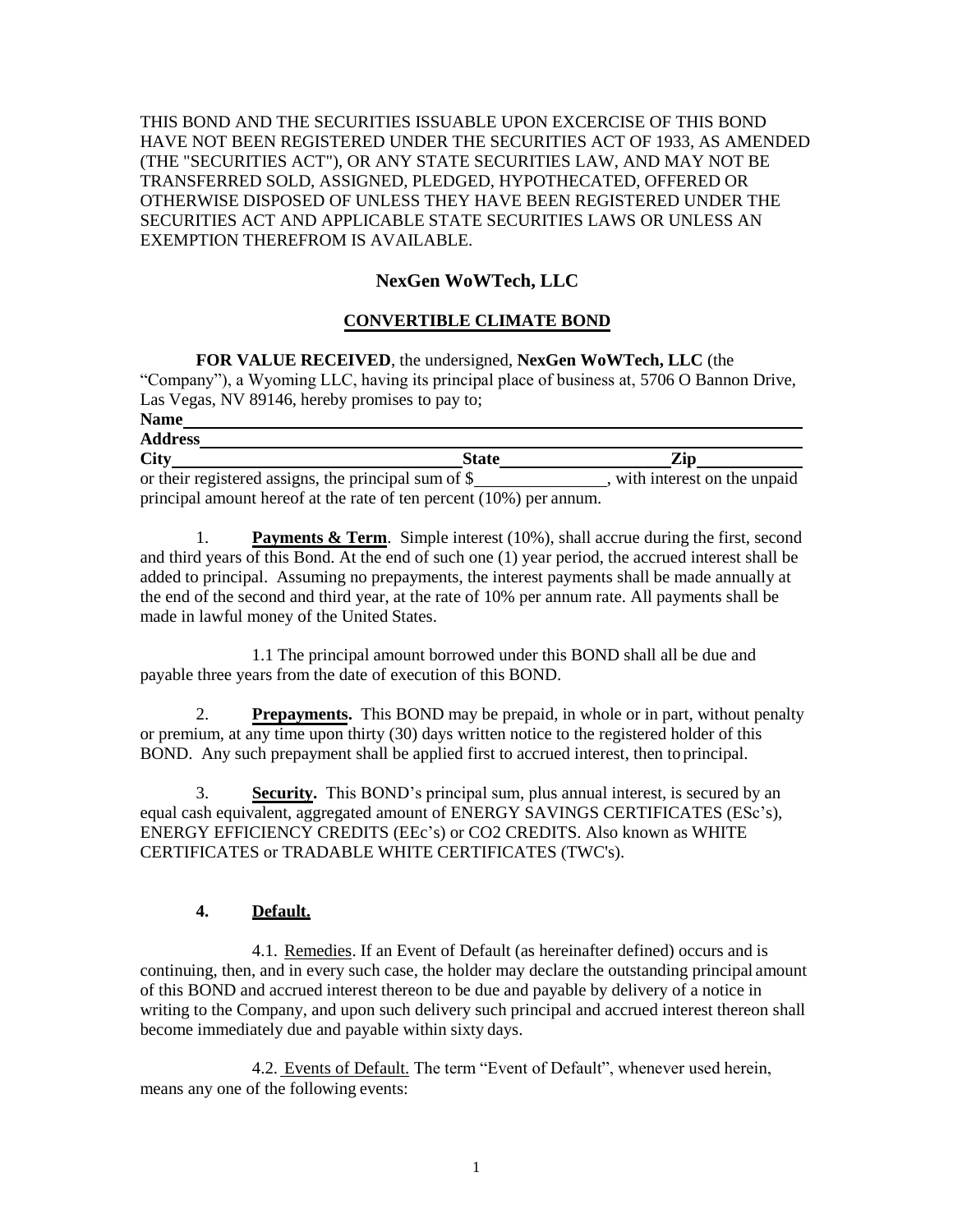(a) BOND Payments. Failure to pay any installment of principal or interest upon this BOND within sixty (60) days after such installment becomes due and payable.

(b) Breaches of Covenants. The breach, in any material respect, by the Company of any covenant, condition or provision of this BOND, and continuance of such breach for a period of thirty (30) days after the Company shall have received a written notice deliveredin person or by registered or certified mail from the holder specifying such breach and stating that such notice is a "Notice of Default" hereunder.

(c) Bankruptcy Order. The decree or order by a court having jurisdiction in the matter has been entered adjudicating the Company bankrupt or insolvent, or approving a petition seeking reorganization of the Company under the Bankruptcy Code, or any other similar applicable federal or state law, and such decree or order has continued in force undischarged or unstayed for a period of ninety (90) days.

(d) Appointment of Receiver. A decree or order of a court having jurisdiction in the matter for the appointment or a receiver or liquidator, or trustee, or assignee in bankruptcy or insolvency of the Company, for all or substantially all of its property, for the winding up or liquidation of its affairs, has been entered and such decree or order has continued in force undischarged or unstayed for a period of ninety (90) days.

(e) Bankruptcy Filing. If the Company institutes proceedings to be adjudged a voluntary bankrupt, or consents to the filing of bankruptcy proceedings against it, or files a petition or answer or consent seeking reorganization under the Bankruptcy Code or any other similar or applicable federal or state law, or consents to the filing of any such petition, or makes a general assignment for the benefit of creditors, or admits in writing its inability to pay its debts generally as they come due.

## **5. Conversion.**

## 5.1 Conversion Procedure.

(a) Optional Conversion. Any holder of this BOND, subject to the qualifications set forth in paragraph 5.2(a), may at any time convert all or any portion of the outstanding principal amount of, or accrued interest on, this BOND into a number of shares of the Company's Common Stock computed by dividing such amount by the Conversion Price then in effect, as set forth in Section 5.2.

(b) Initial Public Offering. If the Company proposes to offer its Common Stock to the public pursuant to a registration under the Securities Act of 1933, as amended, the Company shall give written notice thereof to the holder of this BOND. Within thirty (30) days after such notice is given, Lender shall elect, by written notice to the Company, either to (i) convert the entire amount of outstanding principal and accrued interest of this BOND to Common Stock in accordance with the provisions of the Section 5 or (ii) have the entire amount of outstanding principal and accrued interest of this BOND repaid out of the proceeds of such public offering. If the holder does not make an election within such thirty (30) day period, the outstanding principal and accrued interest of this BOND will be converted into Common Stock in accordance with the provisions of this Section 5 immediately prior to the closing of such public offering.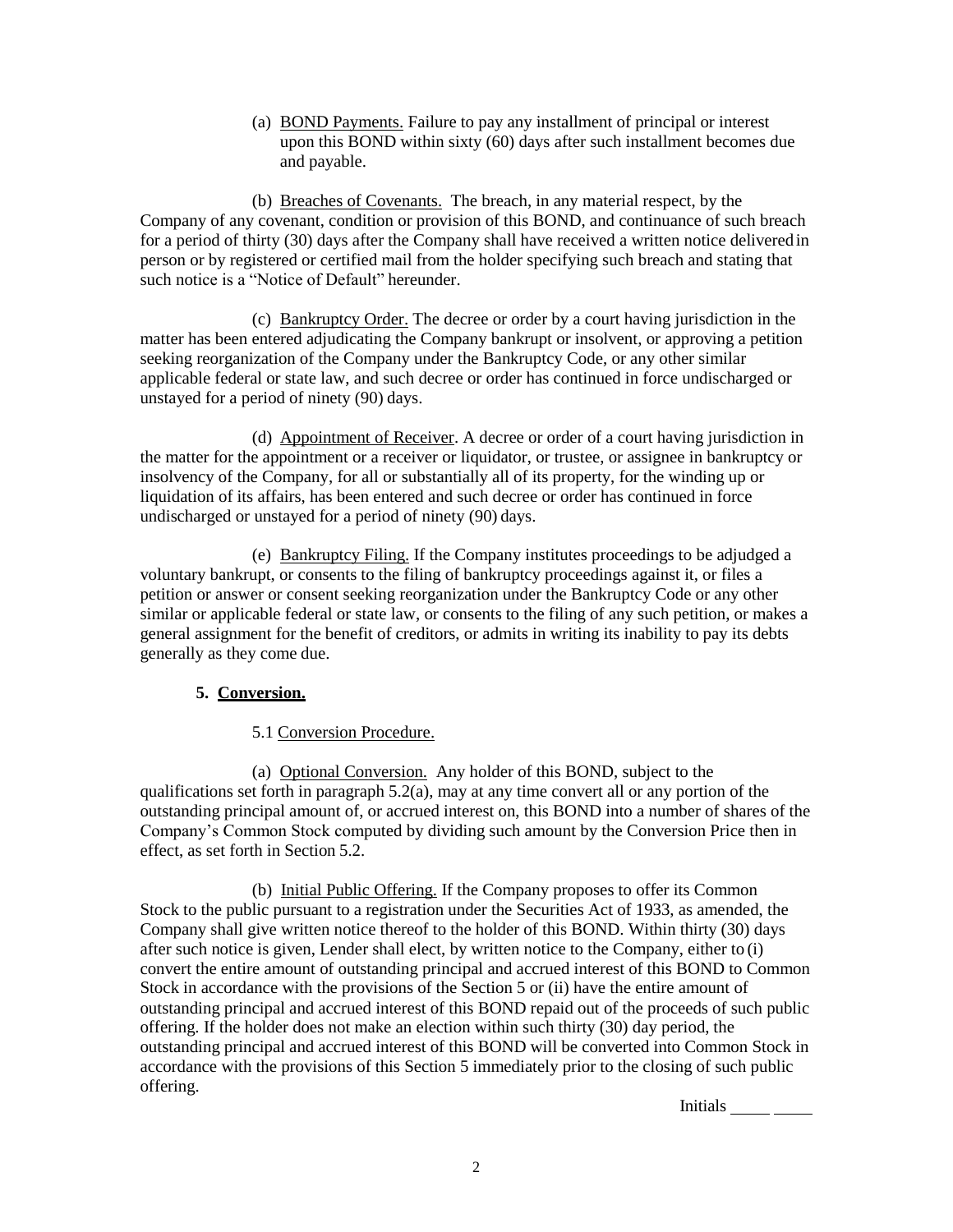(c) Surrender of BOND. Each conversion of this BOND will be affected by the surrender of this BOND at the principal office of the Company at any time during normal business hours, together with a written notice by the holder hereof stating that such holder desires to convert the entire outstanding principal balance and accrued interest, or another stated amount of principal and interest, represented by this BOND, into Common Stock. Each conversion will be deemed to have been effected as of the close of business on the date on which this BOND (or any replacement BOND) has been surrendered and such notice has been received and at such time, the rights of the holder of this BOND (or any replacement BOND) as such holder will cease and the person or persons in whose name or names any certificate or certificates for shares of Common Stock are to be issued upon such conversion will be deemed to have become the holder or holders of record of the shares of Common Stock represented thereby.

(d) Delivery of Certificates. As soon as possible after a conversion has been affected (but in any event within five (5) business days in the case of subparagraph (i) below), the Company will deliver to the converting holder:

(i) a certificate or certificates representing the number of shares of Common Stock issuable by reason of such conversion in such name or names and such denomination or denominations as the converting holder has specified; and

(ii) a replacement BOND representing the amount of principal and accrued interest of the BOND delivered to the Company, in connection with such conversion, if any but which was not converted.

(e) Charges to Holder. The issuance of certificates for shares of Common Stock upon conversion of this BOND will be made without charge to the holder for any issuance tax in respect thereof or other cost incurred by the Company, in connection with such conversion and the related issuance of shares of Common Stock. Upon conversion, the Company will take all such actions as are necessary in order to insure that the Common Stock issuable with respect to such conversion will be validly issued, fully paid and nonassessable.

(f) No Closure of Books. The Company will not close its books against the transfer of this BOND or of Common Stock issued or issuable upon conversion of this BOND in any manner which interferes with the timely conversion of this BOND.

(g) Fractional Shares. If any fractional interest in a share of Stock would except for the provisions of this paragraph (g), be deliverable upon any conversion, the Company, in lieu of delivering the fractional share therefore will pay an amount to the holder thereof equal to the Market Price of such fractional interest as of the date of conversion.

5.2. Conversion Price. The Conversion Price is based on a formula whereby the principal sum due hereunder, plus accrued interest due, the total thereof, shall be divided by the Market Price of the Company's Stock, as appraised by the designated Market Maker, prior to any Initial Public Offering. Thereby giving all first-in investors the opportunity to convert their original loan amount into Company Stock, prior to its conversion into Public Stock. The Company's long-term strategy is to increase the value, and price of its Common Stock to reflect its enhanced BOOK VALUE with the addition of its considerable amount of aggregated, verified, ENERGY SAVINGS CERTIFICATES (ESc's).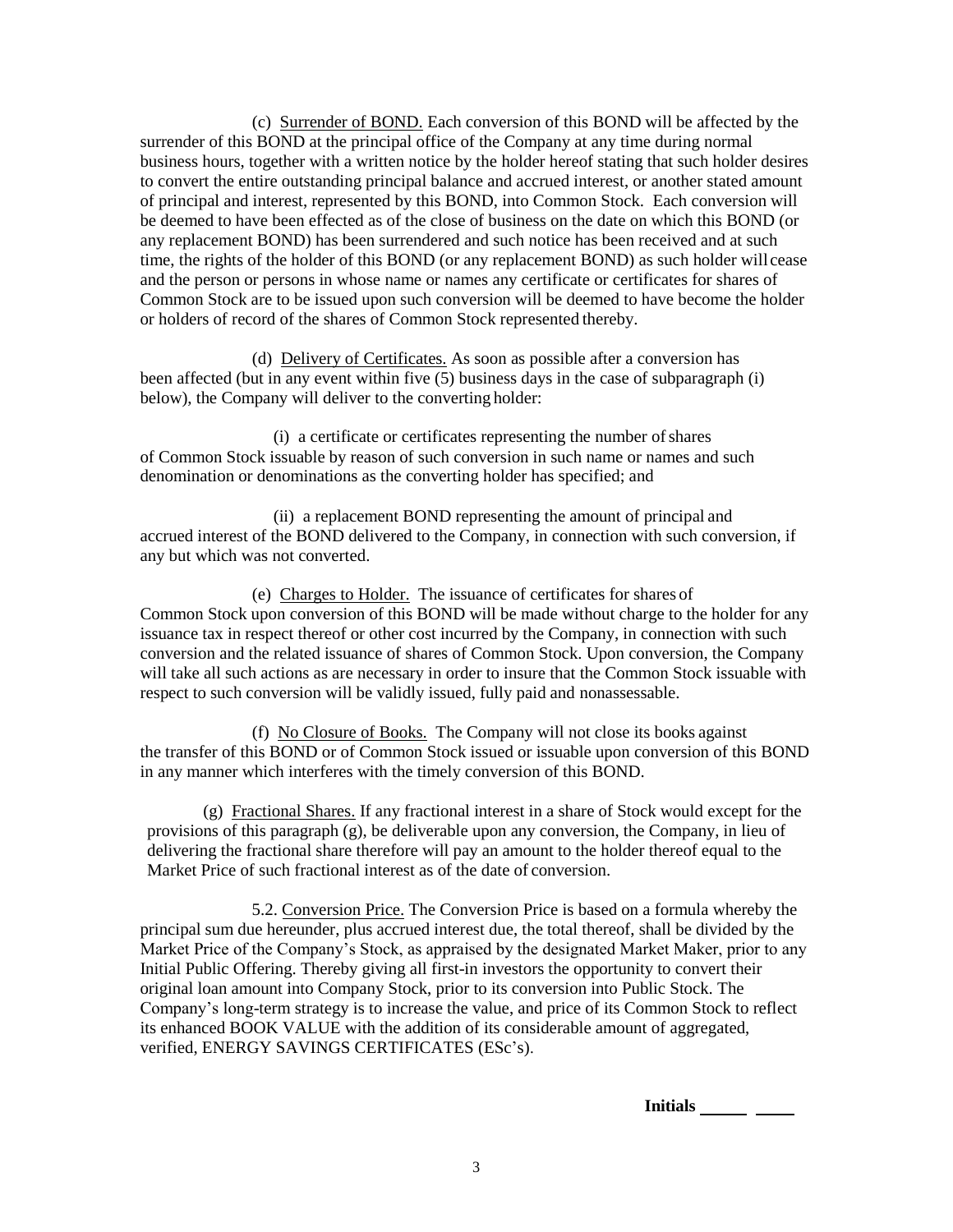(a) Buyout of Conversion Right. For a period not to exceed thirty (30) days after receipt of notice of the BOND Holder's intention to convert, the Company may purchase the right to convert for an amount of money equal to twice the amount of the principal sum then due and outstanding, all payable to holder within such thirty (30) day period after receipt of the holder's notice of intention to convert.

5.3 Subdivision or Combination of Common Stock. If the Company at any time subdivides (by any stock split, stock dividend, recapitalization or otherwise) one or more classes of its outstanding shares of Common Stock into a greater number of shares, the Conversion Price in effect immediately prior to such subdivision will be proportionately reduced, and if the Company at any time combines (by reverse stock split or otherwise) one or more classes of its outstanding shares of Common Stock into a smaller number of shares, the Conversion Price in effect immediately prior to such combination will be proportionately increased.

5.4. Reorganization, Reclassification, Consolidation, Merger or Sale. Any capital reorganization, reclassification, consolidation, merger or sale of all or substantially all of the Company's assets to another person which is effected in such a way that holders of Common Stock are entitled to receive (either directly or upon subsequent liquidation) stock, securities or assets with respect to or in exchange for Common Stock is referred to herein as an Organic Change. Prior to the consummation of any Organic Change, the Company will make appropriate provisions (in form and substance satisfactory to the holder of this BOND) to insure that the holder of this BOND will thereafter have the right to acquire and receive, in lieu of or in addition to the shares of Common Stock immediately theretofore acquirable and receivable upon the conversion of this BOND, such shares of stock, securities or assets as such holder would have received in connection with such Organic Change if such holder had converted this BOND immediately prior to such Organic Change. In any such case, the Company will make appropriate provisions (in form and substance satisfactory to the holder of this BOND) to insure that the provisions of this Section 5 will thereafter be applicable to this BOND, including, in the case of any such consolidation, merger or sale in which the successor corporation or purchasing corporation is other than the Company, an immediate adjustment of the Conversion Price to the value for the Common Stock reflected by the terms of such consolidation, merger or sale, and a corresponding immediate adjustment in the number of shares of Common Stock acquirable and receivable upon conversion of this BOND, if the value so reflected is less than the Conversion Price in effect immediately prior to such consolidation, merger or sale. The Company will not affect any such consolidation, merger or sale, unless prior to the consummation thereof, the successor corporation (if other than the Company) resulting from consolidation or merger or the corporation purchasing such assets assumes by written instrument (in form reasonably satisfactory to the holder of this BOND), the obligation to deliver to each such holder such shares of stock, securities or assets as, in accordance with the foregoing provisions, such holder may be entitled to acquire.

5.5 Certain Events. If any event occurs of the type contemplated by the provisions of this Section 5 but not expressly provided for by such provisions, then the Company's Board of Directors will make an appropriate adjustment in the Conversion Price so as to protect the rights of the holder of this BOND; provided that no such adjustment will increase the Conversion Price as otherwise determined pursuant to this Section 5 or decrease the number of shares of Common Stock issuable upon conversion of this BOND.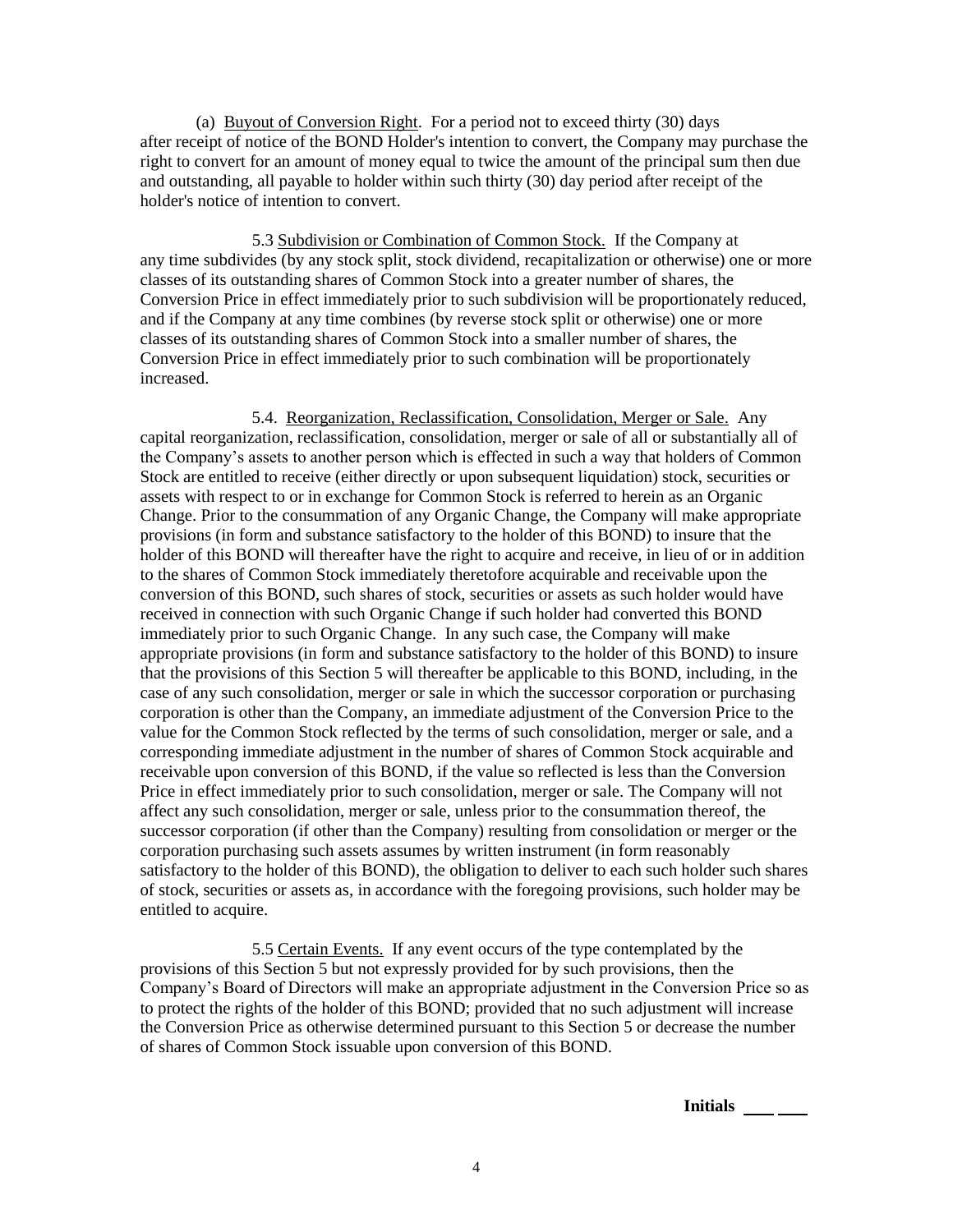#### 5.6 Certain Notices.

(a) Adjustments. Immediately upon any adjustment of the Conversion Price, the Company will give written notice thereof to the holder of this BOND.

(b) Dividends or Liquidation. The Company will give written notice to the holder of this BOND at least twenty days prior to the date on which the Company closes its books or takes a record (i) with respect to any dividend or distribution upon Common Stock or (ii) for determining rights to vote with respect to any Organic Change, dissolution or liquidation.

(c) Organic Changes. The Company will also give written notice to the holder of this BOND at least twenty (20) days prior to the date on which any Organic Change will take place.

6. Liquidating Dividends. If the Company declares or pays a dividend upon the Common Stock payable otherwise than in cash out of earnings or earned surplus (determined in accordance with generally accepted accounting principles, consistently applied) except for a stock dividend payable in shares of Common Stock, "Liquidating Dividend", then the Company will pay to the holder of this BOND at the time of payment thereof the Liquidating Dividends which would have been paid on the Common Stock had the entire outstanding principal and accrued interest of this BOND been converted immediately prior to the date on which a record is taken for such Liquidating Dividend, or, if no record is taken, the date as of which the record holders of Common Stock entitled to such dividends are to be determined.

7. Definitions. Unless otherwise indicated, capitalized terms used herein shall have the meaning ascribed to such terms in the Convertible BOND.

"Common Stock" means, collectively, the Company's Common Stock and any capital stock of any class of the Company hereafter authorized which is not limited to a fixed sum or percentage of par or stated value in respect to the rights of the holders thereof to participate in dividends or in the distribution of assets upon any liquidation, dissolution or winding up of the Company.

"Energy Savings Certificates" (ESc's) are tradable certificates, similar to renewable energy certificates (REc's), that typically represent one megawatt-hour (MWh) of energy savings from energy efficient projects. Utilities purchase these ESc's to comply with the Law. Now, there is a Global demand for ESc's.

"Market Price" of any security means the average of the closing prices of such security's sales on all national securities exchanges on which such security may at the time be listed or on the NASDAQ System for which real-time transaction reporting is required by an effective transaction reporting plan, or, if there has been no sale on any such exchange or quotation system on any day, the average of the highest bid and lowest asked prices on all such exchanges at the end of such day, or, if on any day such security is not so listed or quoted, the average of the highest bid and lowest asked prices on such day in the domestic over-the-counter market as reported by the National Quotation Bureau, Incorporated.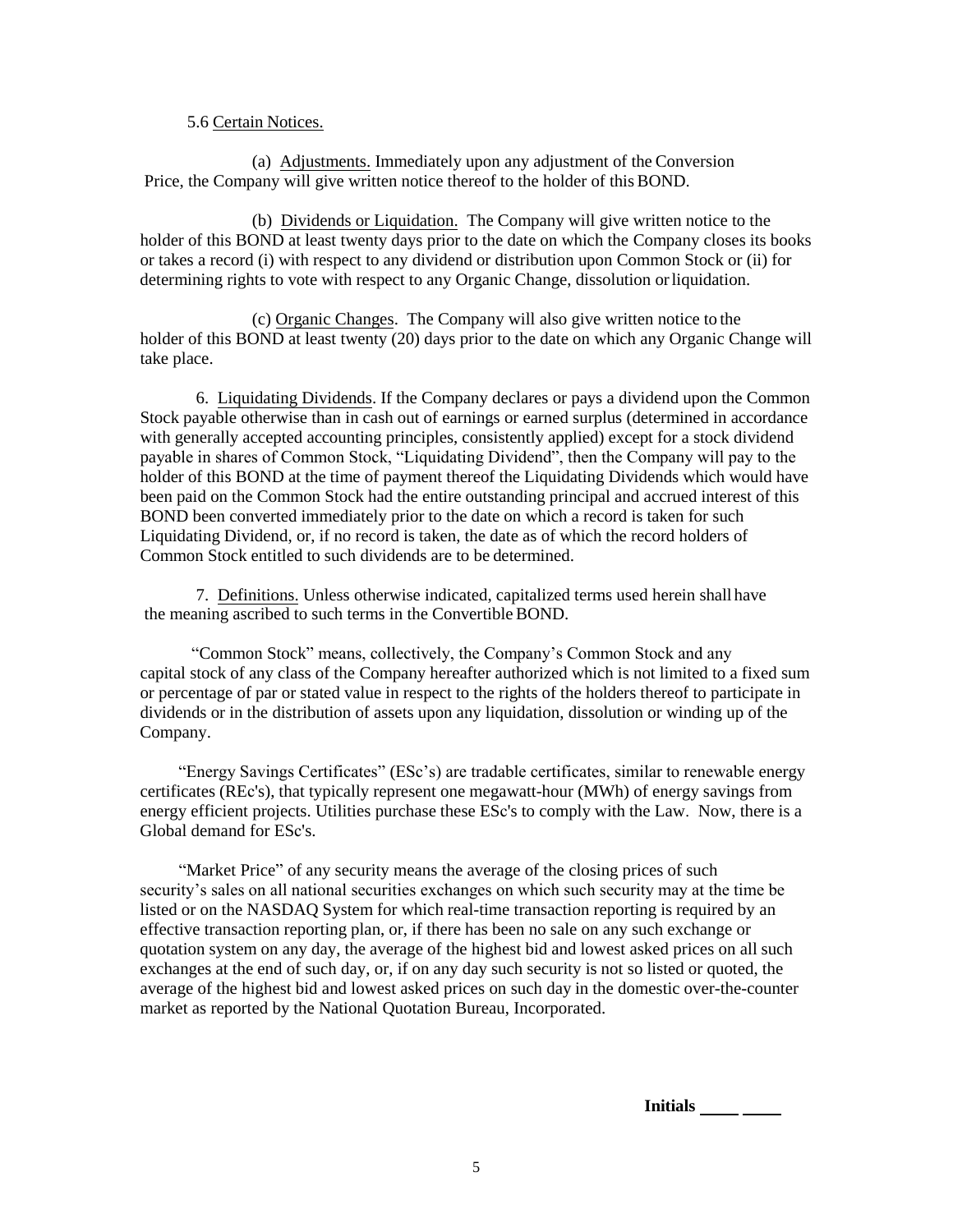Or, any similar successor organization, in each such case averaged over a period of twenty-one (21) days consisting of the day as of which 'Market Price" is being determined and the twenty (20) consecutive business days prior to such day. If at any time such security is not listed on any national securities exchange or quoted in the NASDAQ System or the over-the-counter market, the "Market Price" will be the fair value thereof determined jointly by the Company and the holder of this BOND. If the stock of this Company is not publicly traded; such fair value will be determined by an independent written appraiser jointly selected by the Company and the holder of this BOND.

#### **8. Registration, Transfer and Exchange of BOND.**

(a) Register. This BOND shall be issued in registered form. The Company shall keep at its principal executive office a register in which, subject to such reasonable regulations as it may prescribe, but at its expense (other than transfer taxes, if any), the Company shall provide for the registration and transfer of this BOND.

(b) Exchange. Whenever this BOND (or any replacement BOND) shall be surrendered by the holder at the principal executive office of the Company for transfer or exchange, the Company at its expense will execute and deliver in exchange therefor a new BOND or BONDs in denominations of not less than \$1,000, as may be requested by the holder, in the same aggregate unpaid principal amount as the aggregate unpaid principal amount of the BOND so surrendered, provided that any transfer tax relating to such transaction shall be paid by the holder requesting the exchange. Each such new BOND shall be in registered form, shall be dated as of the date to which interest has been paid on the unpaid principal amount of the BOND so surrendered (or dated the date of the surrendered BOND if no interest has been paid thereon), and shall be in such principal amount and registered in such name or names, or payable to the order of such person or persons, as the holder may designate in writing. No reference need be made in any such new BOND to any prepayments of principal previously due and paid upon the BOND surrendered for exchange.

**Registration Determines Ownership.** The Company may treat the person in whose name this BOND (or any replacement BOND) is registered as the owner thereof for the purpose of receiving payment of the principal of and interest on such BOND and for all other purposes, whether or not such BOND be overdue, and the Company shall not be affected by any notice to the contrary.

#### **Miscellaneous.**

**Governing Law.** This BOND shall be governed by and construed in accordance with the laws of the State of Nevada. If any one or more of the provisions contained in this BOND shall for any reason be found by a court of competent jurisdiction to be invalid, illegal or unenforceable in any respect, the parties agree that such court may modify such provision to the extent necessary to make it valid, legal and enforceable. In any event, such provision shall be separable and shall not limit or affect the validity, legality or enforceability of any other provision hereunder. The federal and state courts of the State of Nevada (United States of America) shall have sole and exclusive jurisdiction over any dispute arising from this